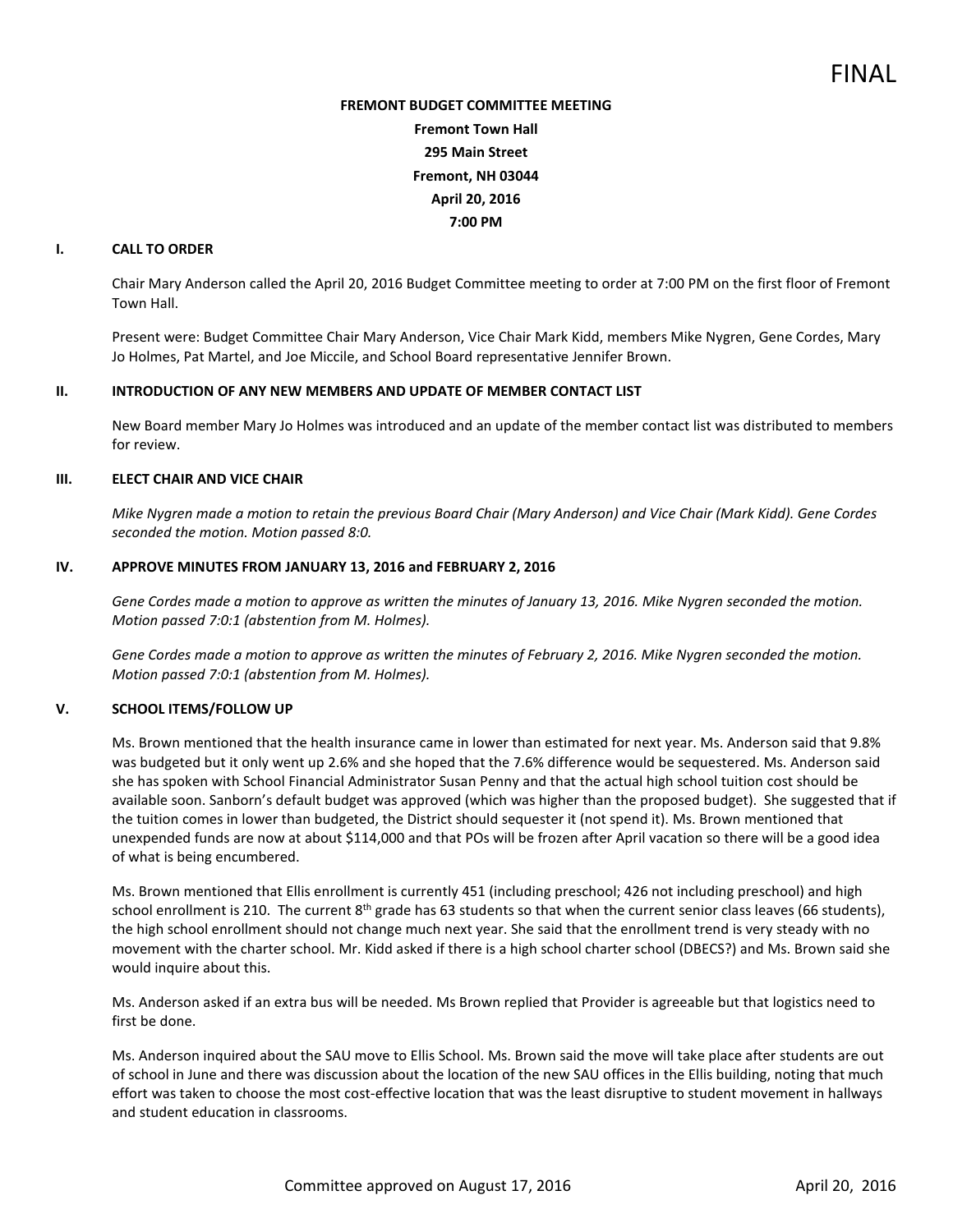

## **VI. TOWN BUDGET FIRST QUARTER REPORT/INFORMATION**

There was discussion about roadwork being done, noting that they should not need to use the expendable trust fund this year (there was about \$20,000 of unspent winter money last year so it might be redirected to paving). There is a good plan that was created with the expertise of engineering. Ms. Anderson said the extra work on the default budget is appreciated. There was discsussion about raises in a default budget. There is a pay matrix for uniformed police officers that was adopted by the Selectmen about 5 years ago. There was discussion about having matrixes for other town employees also and the need to take care of the committed people who work for the town (they should be paid accordingly). Mr. Cordes mentioned that the Selectmen have discussed this issue and it was agreed that staff longevity is important and beneficial.

#### **VII. DISCUSSION OF BUDGET SCHEDULE/TIMELINE FOR ENSUING YEAR**

Ms. Anderson mentioned that she and Ms. Penny spoke about budget scheduling for next year and the benefit of giving the school budget to the Budget Committee later so that it would be more accurate and so that there would not be as many updates as there were last year. The Committee members favored having the school budget the first week of November again; Ms. Anderson said she will review this with Ms. Penny and forward scheduling to the Committee this summer.

#### **VIII. ANY OTHER BUSINESS**

Ms. Anderson read a letter that she received from Gary Grimes regarding high taxes in Fremont attributed to the School District's cost (see attached).

Ms. Carlson will distribute the local officials workshop schedule via email (Budget Committee training).

## **IX. NEXT MEETING FOR QUARTERLY REVIEW: AUGUST 17, 2016**

#### **X. ADJOURNMENT**

*Pat Martel made a motion to adjourn at 7:45 PM. Mike Nygren seconded the motion. Motion passed 8:0.* 

Respectfully submitted by

Susan Perry, Secretary